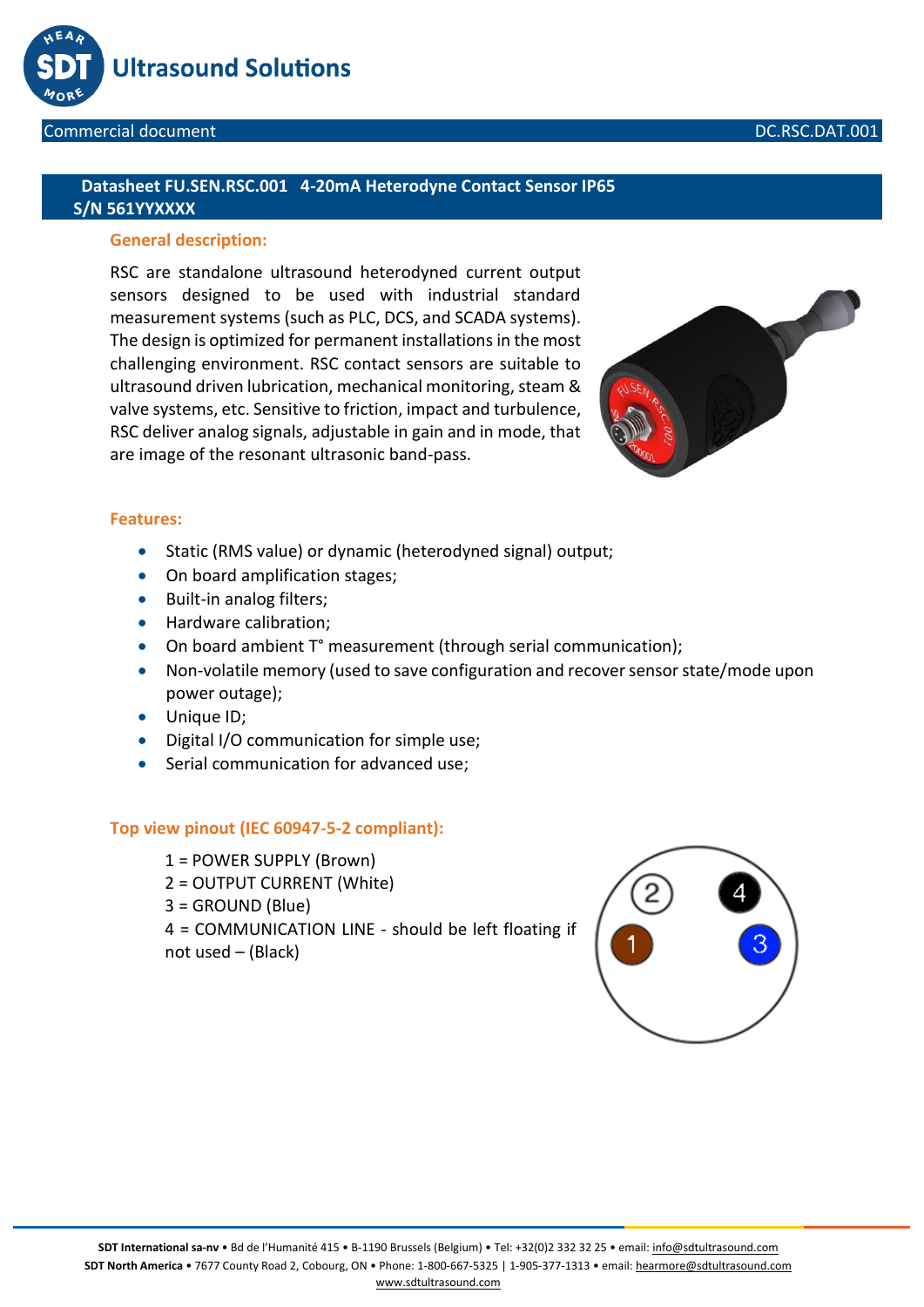| <b>General specifications</b>  |                                                            |  |  |  |  |  |  |  |
|--------------------------------|------------------------------------------------------------|--|--|--|--|--|--|--|
| Dimensions [mm]                | 82,0                                                       |  |  |  |  |  |  |  |
|                                | <b>036,0</b><br>5                                          |  |  |  |  |  |  |  |
|                                |                                                            |  |  |  |  |  |  |  |
|                                | 0.986<br>IM                                                |  |  |  |  |  |  |  |
|                                | M6x1                                                       |  |  |  |  |  |  |  |
|                                |                                                            |  |  |  |  |  |  |  |
|                                |                                                            |  |  |  |  |  |  |  |
| Description                    | Resonant ultrasound contact sensor with heterodyned output |  |  |  |  |  |  |  |
| Type of transducer             | Piezoelectric ceramic                                      |  |  |  |  |  |  |  |
| <b>Materials</b>               | Housing: Stainless steel                                   |  |  |  |  |  |  |  |
|                                | Connector plate: Aluminum                                  |  |  |  |  |  |  |  |
|                                | Holster: Nitrile Butadiene Rubber                          |  |  |  |  |  |  |  |
| Weight                         | 126 [Gram] / 4.44 [Oz]                                     |  |  |  |  |  |  |  |
| IP rating                      | <b>IP65</b>                                                |  |  |  |  |  |  |  |
| Tests/approvals                | EN 61326-1:2013<br>$\bullet$                               |  |  |  |  |  |  |  |
| <b>EMC</b>                     | EN 55011: 2016 + A1:2017                                   |  |  |  |  |  |  |  |
| (Directive                     | EN 61000-4-2:2009                                          |  |  |  |  |  |  |  |
| 2014/30/EU)                    | EN 61000-4-3:2006 + A1:2008 + IS1:2009 + A2:2010           |  |  |  |  |  |  |  |
|                                | EN 61000-4-4:2013                                          |  |  |  |  |  |  |  |
|                                | EN 61000-4-6:2014                                          |  |  |  |  |  |  |  |
|                                | EN 61000-4-8:2010                                          |  |  |  |  |  |  |  |
| <b>Installation</b>            |                                                            |  |  |  |  |  |  |  |
| Power supply                   | 10 [V] to 30 [V]                                           |  |  |  |  |  |  |  |
| Maximum                        | $1.2$ [W]                                                  |  |  |  |  |  |  |  |
| consumption                    |                                                            |  |  |  |  |  |  |  |
| Operating                      | $-20$ [°C] to +85 [°C]                                     |  |  |  |  |  |  |  |
| temperature                    |                                                            |  |  |  |  |  |  |  |
| Pinout voltage                 | <b>GROUND to VDD</b>                                       |  |  |  |  |  |  |  |
| Recommended                    | 30 [m] / 100 [feet]                                        |  |  |  |  |  |  |  |
| maximum cable                  |                                                            |  |  |  |  |  |  |  |
| length                         |                                                            |  |  |  |  |  |  |  |
| Recommended                    | 2 [N.m] / 17.7 [lbf.in]                                    |  |  |  |  |  |  |  |
| tightening torque              |                                                            |  |  |  |  |  |  |  |
| <b>Sensor signal (Typical)</b> |                                                            |  |  |  |  |  |  |  |
| Resonant frequency             | 37 [kHz] +/- 1 [kHz]                                       |  |  |  |  |  |  |  |

# **Technical specifications:**

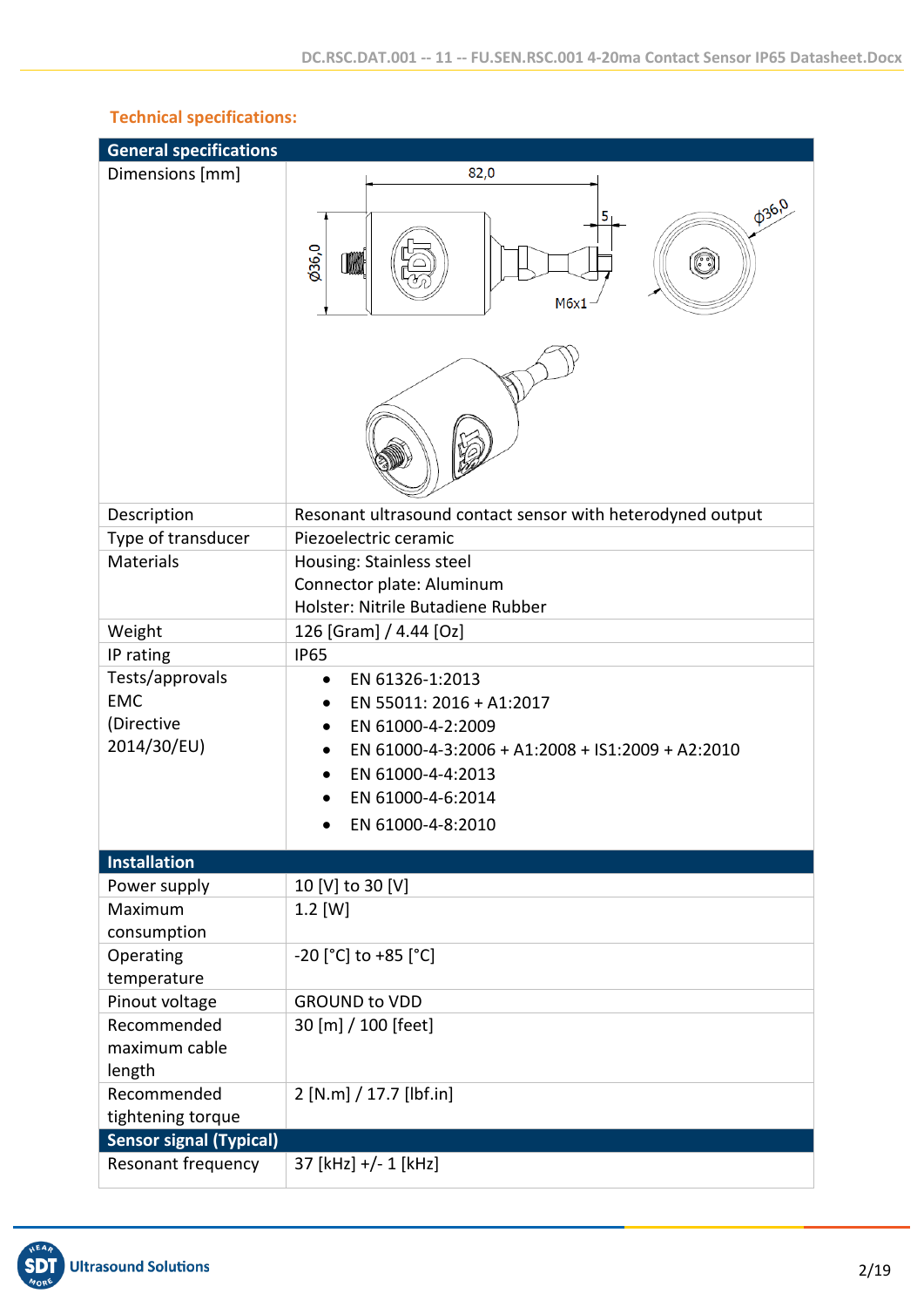| Gain range                                 | $0$ [dB] to 60 [dB]                                                                                                                           |
|--------------------------------------------|-----------------------------------------------------------------------------------------------------------------------------------------------|
| Gain step                                  | 12 [dB]                                                                                                                                       |
| Connector                                  | M8 - 4 pin                                                                                                                                    |
| <b>Heterodyned signal (Typical)</b>        |                                                                                                                                               |
| Heterodyne frequency                       | 38.5 [kHz] +/- 1 [kHz]                                                                                                                        |
| <b>Bandwidth</b>                           | [0.25 - 4] [kHz], image of the ultrasonic signal                                                                                              |
| <b>RMS Time Period</b>                     | 1 [s] (static mode only)                                                                                                                      |
| Absolute current<br>output range           | 2 [mA] to 40 [mA]<br>*Adjust the Gain if the current output is not within the optimal<br>output range, depending on your wiring configuration |
| Full measuring range                       | $\sim$ 32-106 [dBµV] (in static mode)                                                                                                         |
| <b>Factory configuration</b>               |                                                                                                                                               |
| Signal mode                                | Dynamic (sampleable from 10 kHz, referring to your recording<br>instrument/PLC)                                                               |
| Gain                                       | 60 dB                                                                                                                                         |
| <b>Optional accessories offered by SDT</b> |                                                                                                                                               |
|                                            | Cables with Straight M8 Connector - PUR RAL7021 -25°C.+90°C IP65 - STRAIGHT SHIELDED                                                          |
| FU.RSC.CABL.01.015-1                       | SENSOR-/ACTOR CABLE M8 4PF <> FREE END 1.5m                                                                                                   |
| FU.RSC.CABL.01.030-1                       | SENSOR-/ACTOR CABLE M8 4PF <> FREE END 3.0m                                                                                                   |
| FU.RSC.CABL.01.050-1                       | SENSOR-/ACTOR CABLE M8 4PF <> FREE END 5.0m                                                                                                   |
| FU.RSC.CABL.01.100-1                       | SENSOR-/ACTOR CABLE M8 4PF <> FREE END 10.0m                                                                                                  |
| FU.RSC.CABL.01.200-1                       | SENSOR-/ACTOR CABLE M8 4PF <> FREE END 20.0m                                                                                                  |
| FU.RSC.CABL.01.XXX-1                       | SENSOR-/ACTOR CABLE M8 4PF <> FREE END XX.Xm                                                                                                  |
|                                            | Cables with 90° M8 Connector - PUR RAL7021 -25°C.+90°C IP65 - STRAIGHT SHIELDED                                                               |
| FU.RSC.CABL.02.015-1                       | SENSOR-/ACTOR CABLE M8 4PF 90° <> FREE END 1.5m                                                                                               |
| FU.RSC.CABL.02.030-1                       | SENSOR-/ACTOR CABLE M8 4PF 90° <> FREE END 3.0m                                                                                               |
| FU.RSC.CABL.02.050-1                       | SENSOR-/ACTOR CABLE M8 4PF 90° <> FREE END 5.0m                                                                                               |
| FU.RSC.CABL.02.100-1                       | SENSOR-/ACTOR CABLE M8 4PF 90° <> FREE END 10.0m                                                                                              |
| FU.RSC.CABL.02.200-1                       | SENSOR-/ACTOR CABLE M8 4PF 90° <> FREE END 20.0m                                                                                              |
| FU.RSC.CABL.02.XXX-1                       | SENSOR-/ACTOR CABLE M8 4PF 90° <> FREE END XX.Xm                                                                                              |
| <b>Connector to complete assembly</b>      |                                                                                                                                               |
| SICOCA-M8-4MSS-01                          | CABLE CONNECTOR M8 4PM SHIELDED STRAIGHT A-KEY w/SCREW<br><b>TERMINAL</b>                                                                     |
| SICOCA-M8-4FSS-01                          | CABLE CONNECTOR M8 4PF SHIELDED STRAIGHT A-KEY w/SCREW<br><b>TERMINAL</b>                                                                     |
| <b>STRAIGHT SHIELDED</b>                   | Cables with straight M8 connector 4PM <> M8 4PF - PUR BLACK -25°C.+80°C IP65 -                                                                |
| FU.RSC.CABL.05.015-1                       | SENSOR-/ACTOR CABLE M8 4PM <> M8 4PF 1.5m                                                                                                     |
| FU.RSC.CABL.05.030-1                       | SENSOR-/ACTOR CABLE M8 4PM <> M8 4PF 3.0m                                                                                                     |

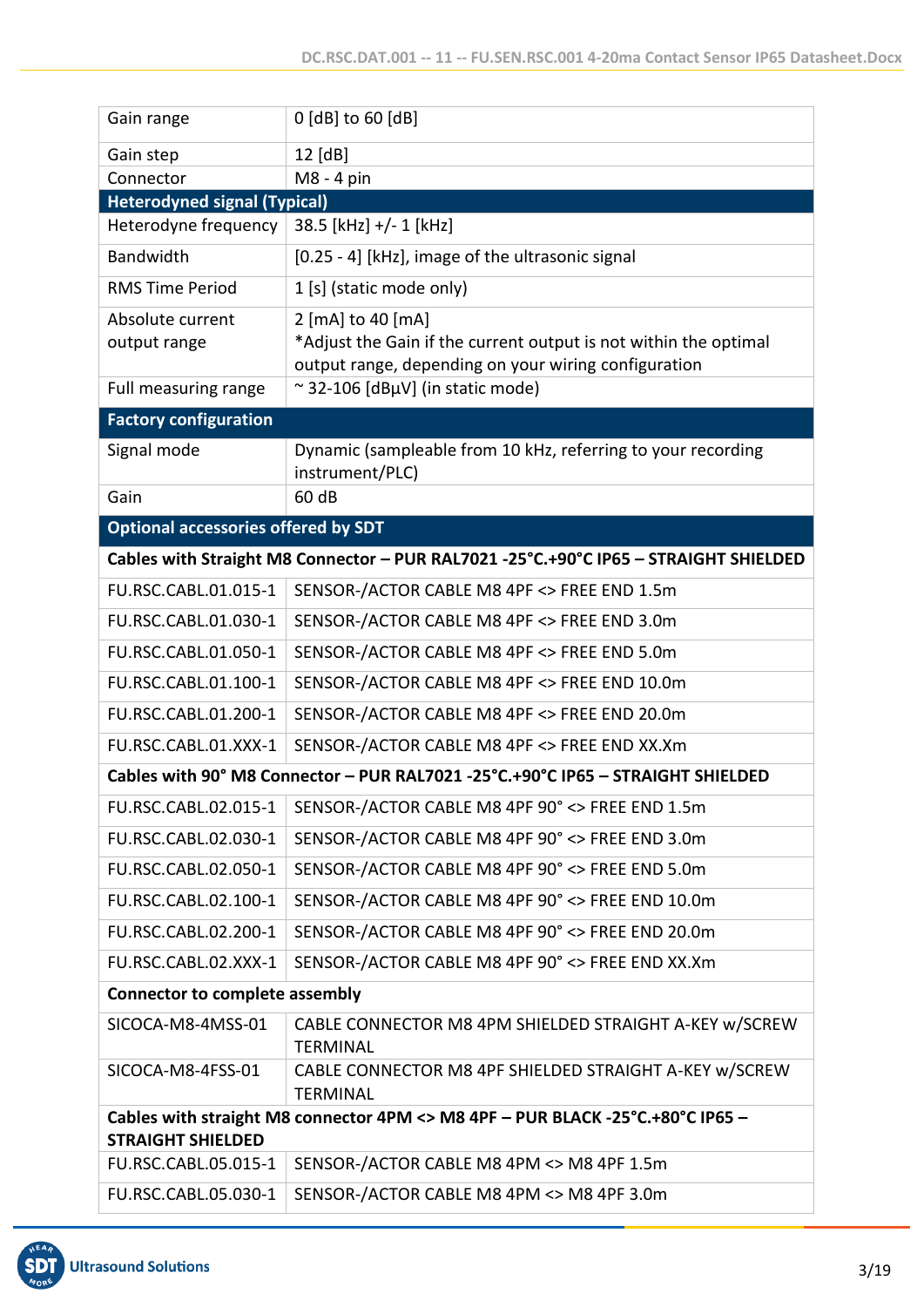

**The foot is a part of the resonant structure, please do not disassemble it!**

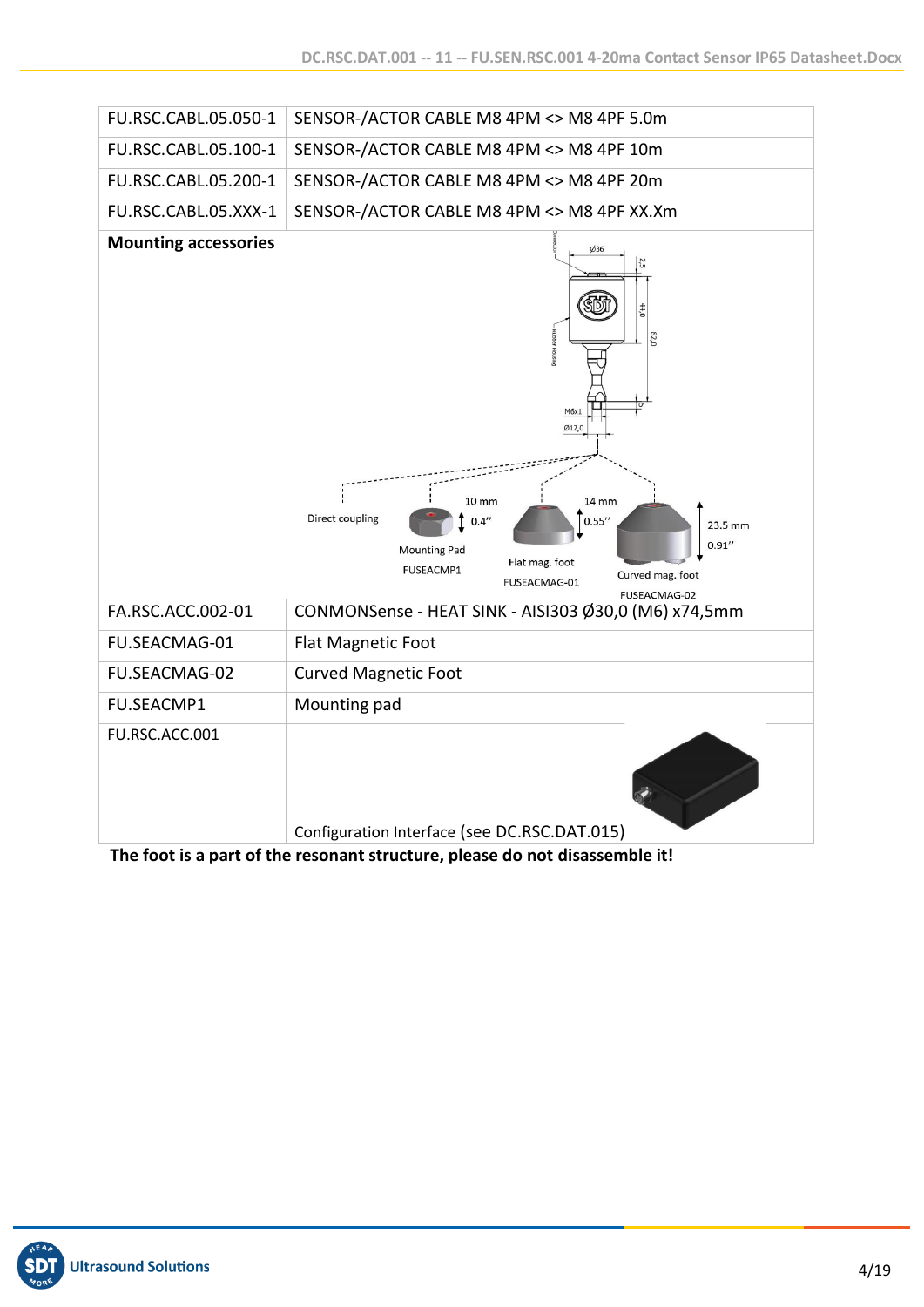

#### **Normalized heterodyned response curve (typical):**

#### **Wiring configuration:**

#### **Standalone**



#### **Output equation in static mode:**

- (1) Sensor signal  $[mV_{RMS}] = \frac{Current [A_{DC} in mA]*10 [Ω]}{linear Gsin}$
- linear Gain • (2)  $Sensor$  signal  $[dB\mu V_{RMS}] = 20$  x  $Log(Current | A_{DC} in mA]x 10[\Omega]) - Gain [dB] + 60$
- (2')  $Sensor$  signal  $[dB\mu V_{RMS}] \sim 0.81$  x Current  $[A_{DC}$  in mA] + 91 Gain  $[dB]$

In static mode, for convenience, SDT recommends expressing the sensor output in  $[dB\mu V_{RMS}]$ using (2) or (2') since the output refers to variation in RMS. Please refer to the approximation of the logarithmic scale given in (2'), in case you cannot enter the logarithmic relationship in your acquisition system. Approximating the logarithmic scale in the retain measurement range introduces a maximum related inaccuracy of +/- 2 dB.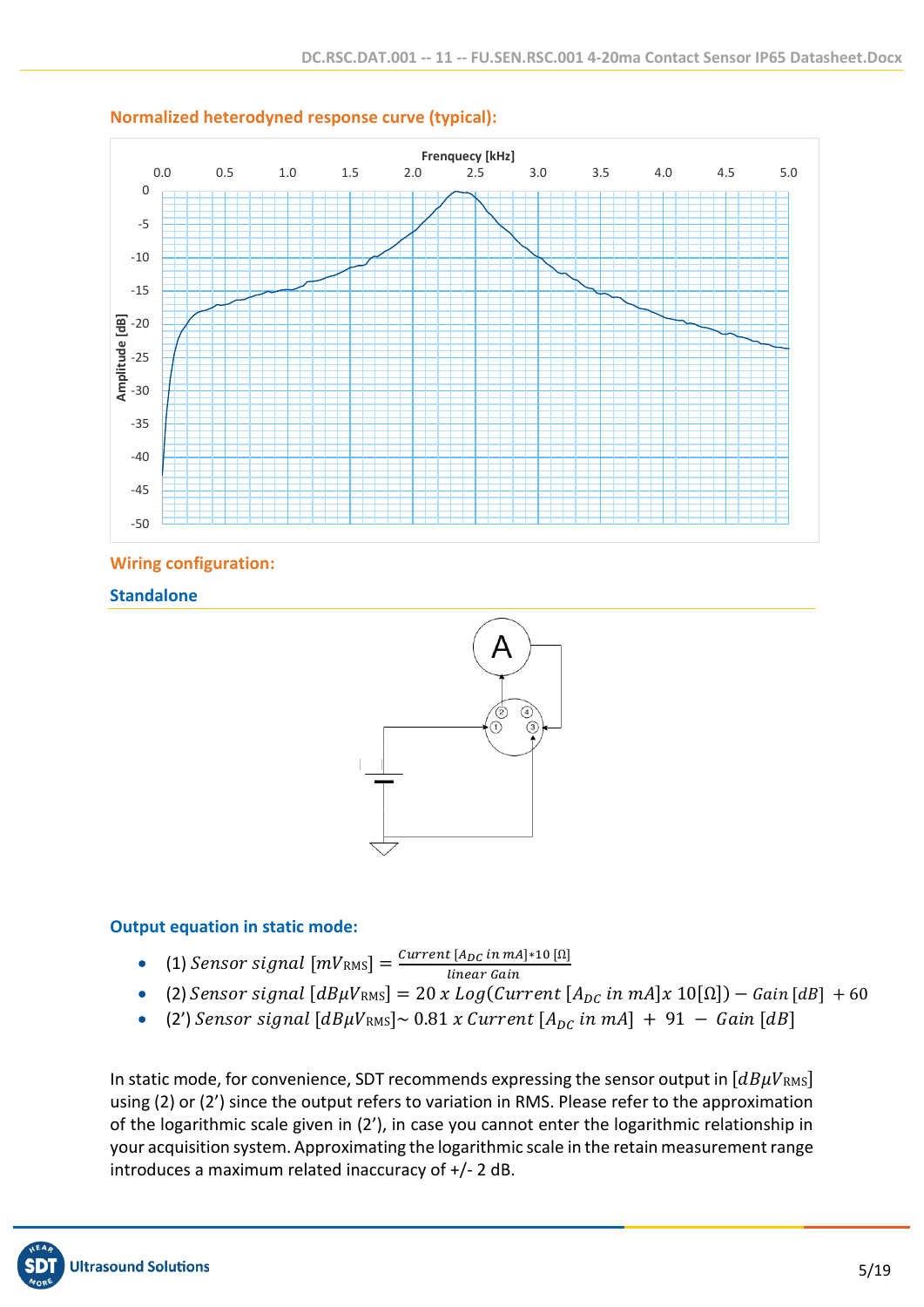| Gain $[dB]$ | <b>Linear Gain</b> | Sensitivity [V]/[mA] | Offset [mA] | Optimal range $[dB\mu V_{RMS}]$ |
|-------------|--------------------|----------------------|-------------|---------------------------------|
| $\mathbf 0$ | 1                  | 10                   | 0           | $[92 - 106]$                    |
| 12          | 4                  | 2.5                  | 0           | $[80-94]$                       |
| 24          | 16                 | 0.625                | 0           | $[68-82]$                       |
| 36          | 63                 | 0.159                | 0           | $[56 - 70]$                     |
| 48          | 251                | 0.040                | 0           | $[44-58]$                       |
| 60          | 1000               | 0.001                | 0           | $[32 - 46]$                     |

*Table 1: Sensitivities according to the gain*



*Figure 1: Sensor signal in dBµV vs Current, for each gain (standalone wiring)*

|                                    | Gain [dB]            |                     |      |      |      |      |  |
|------------------------------------|----------------------|---------------------|------|------|------|------|--|
| Current A <sub>DC</sub><br>[in mA] | 60                   | 48                  | 36   | 24   | 12   | U    |  |
|                                    | Sensor signal [dBµV] |                     |      |      |      |      |  |
| $\leq$ 4                           |                      | Under-amplification |      |      |      |      |  |
| 4                                  | 32,0                 | 44,0                | 56,0 | 68,0 | 80,0 | 92,0 |  |
|                                    | 34,0                 | 46,0                | 58,0 | 70,0 | 82,0 | 94,0 |  |
| 6                                  | 35,6                 | 47,6                | 59,6 | 71,6 | 83,6 | 95,6 |  |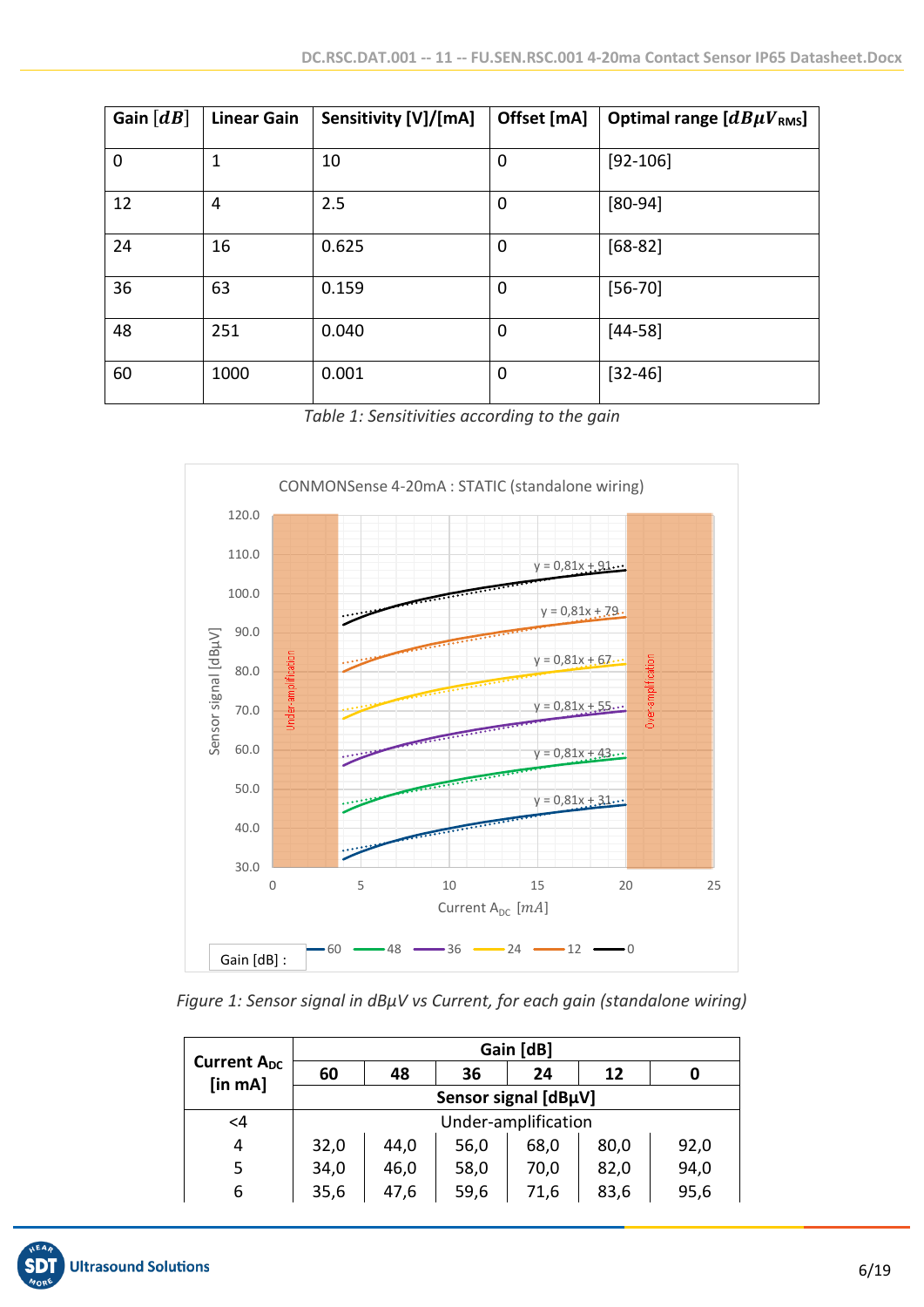| 7   | 36,9 | 48,9 | 60,9 | 72,9               | 84,9 | 96,9  |
|-----|------|------|------|--------------------|------|-------|
| 8   | 38,1 | 50,1 | 62,1 | 74,1               | 86,1 | 98,1  |
| 9   | 39,1 | 51,1 | 63,1 | 75,1               | 87,1 | 99,1  |
| 10  | 40,0 | 52,0 | 64,0 | 76,0               | 88,0 | 100,0 |
| 11  | 40,8 | 52,8 | 64,8 | 76,8               | 88,8 | 100,8 |
| 12  | 41,6 | 53,6 | 65,6 | 77,6               | 89,6 | 101,6 |
| 13  | 42,3 | 54,3 | 66,3 | 78,3               | 90,3 | 102,3 |
| 14  | 42,9 | 54,9 | 66,9 | 78,9               | 90,9 | 102,9 |
| 15  | 43,5 | 55,5 | 67,5 | 79,5               | 91,5 | 103,5 |
| 16  | 44,1 | 56,1 | 68,1 | 80,1               | 92,1 | 104,1 |
| 17  | 44,6 | 56,6 | 68,6 | 80,6               | 92,6 | 104,6 |
| 18  | 45,1 | 57,1 | 69,1 | 81,1               | 93,1 | 105,1 |
| 19  | 45,6 | 57,6 | 69,6 | 81,6               | 93,6 | 105,6 |
| 20  | 46,0 | 58,0 | 70,0 | 82,0               | 94,0 | 106,0 |
| >20 |      |      |      | Over-amplification |      |       |

*Table 2: Current / voltage equivalence table, in static mode*

## **Output equation in dynamic mode:**

- (3)  $Sensor$  signal  $[mV] = \frac{(current [A_{DC} in mA] 12 [A_{bias}])x208.25 [Ω]}{linear Gain}$ linear Gain
- (4)  $Sensor$  signal  $[dB\mu V] = 20$  x  $Log(|Current|A_{DC} in mA]$  12  $[A_{bias}]$  | x 208.25  $[Ω]$ ) – *Gain*  $[dB]$  + 60

In dynamic mode, SDT recommends expressing the sensor output in Voltage  $[mV]$ .

| Gain $\lfloor dB \rfloor$ | <b>Linear Gain</b> | Sensitivity $[V]/[mA]$ | Offset/A <sub>bias</sub> $[mA]$ | Optimal range $\lfloor mV \rfloor$ |
|---------------------------|--------------------|------------------------|---------------------------------|------------------------------------|
|                           |                    | 208.25                 | 12                              | $[-1666; +1666]$                   |
| 12                        | 4                  | 52.06                  | 12                              | $[-418; +418]$                     |
| 24                        | 16                 | 13.02                  | 12                              | $[-105; +105]$                     |
| 36                        | 63                 | 3.31                   | 12                              | $[-26; +26]$                       |
| 48                        | 251                | 0.83                   | 12                              | $[-6.6; +6.6]$                     |
| 60                        | 1000               | 0.208                  | 12                              | $[-1.7; +1.7]$                     |

*Table 3: Sensitivities according to the gain, in dynamic mode*

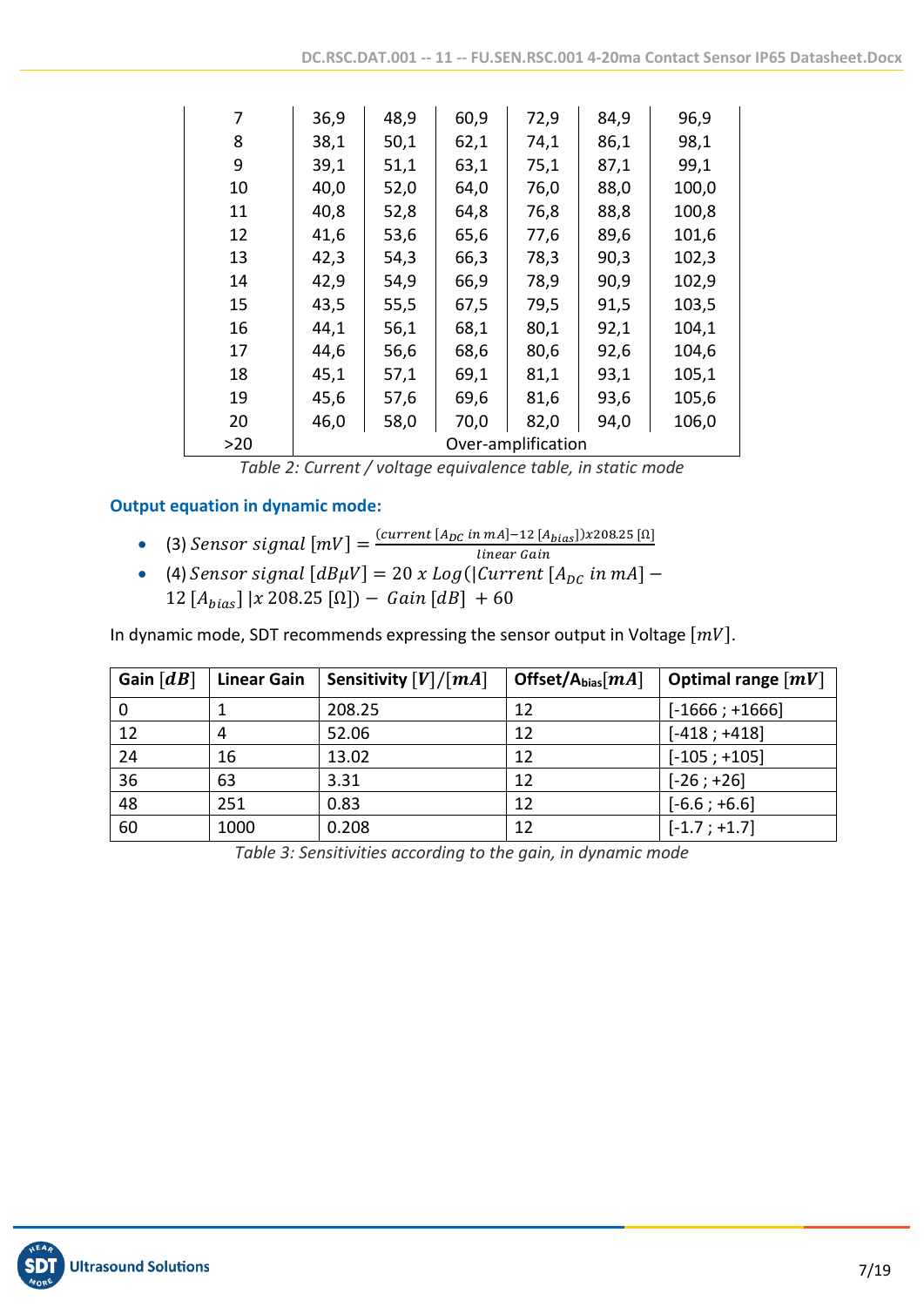





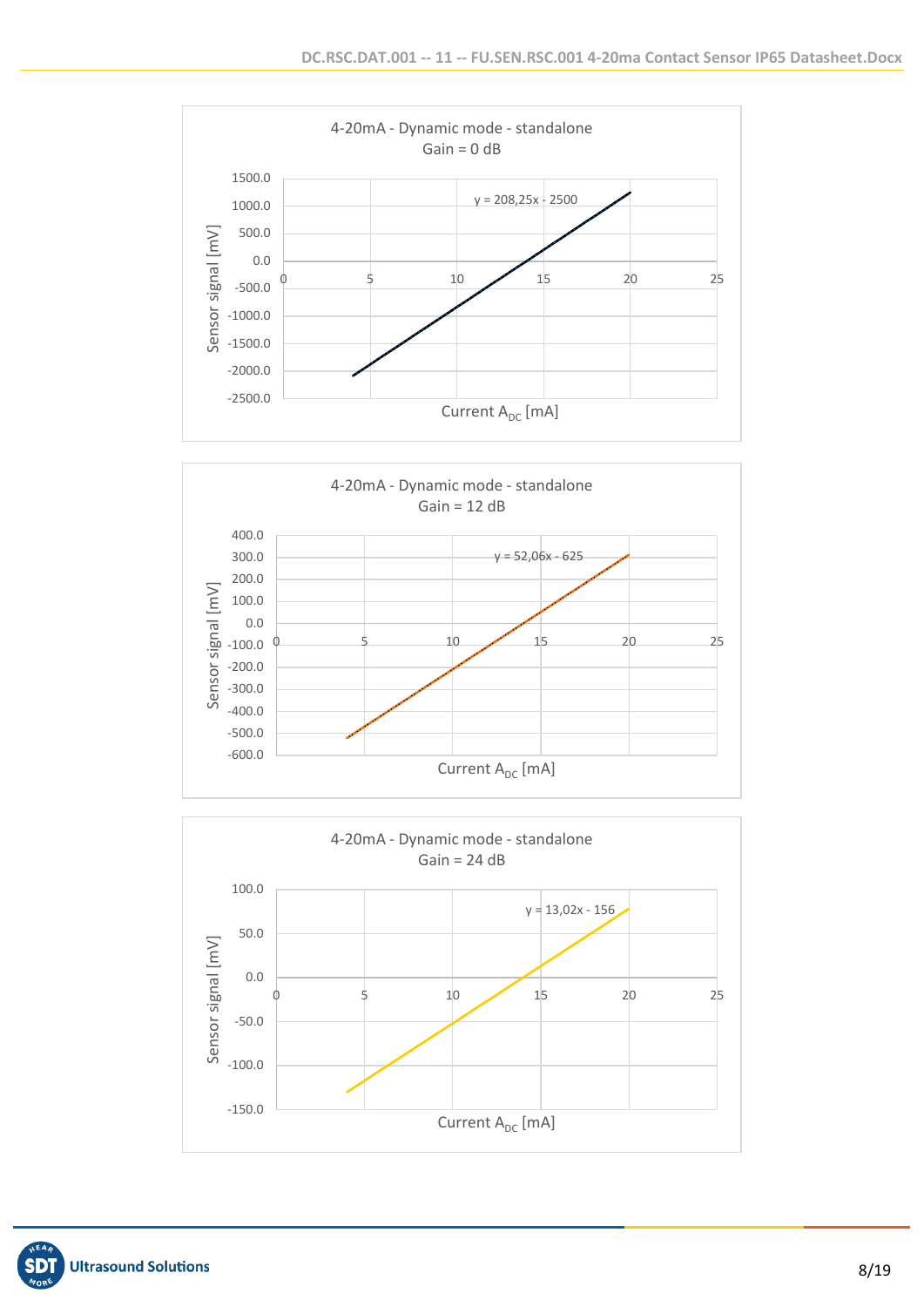





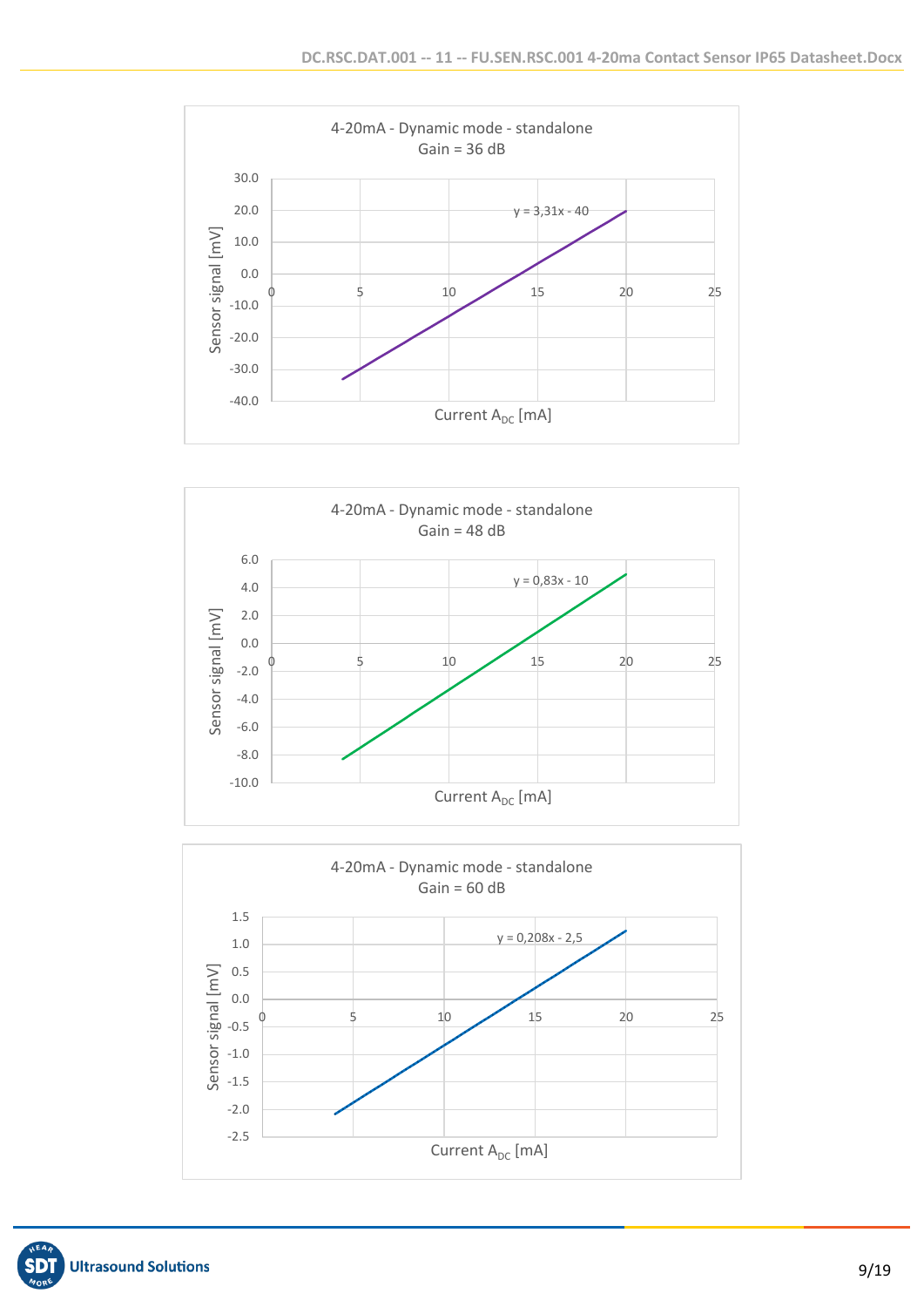|                            | Gain [dB]      |              |             |                     |          |           |
|----------------------------|----------------|--------------|-------------|---------------------|----------|-----------|
| <b>Current Apc</b><br>[mA] | 60             | 48           | 36          | 24                  | 12       | 0         |
|                            |                |              |             | Sensor signal [mV]  |          |           |
| <4                         |                |              |             | Under-amplification |          |           |
| 4                          | $-1,7$         | $-6,6$       | $-26,4$     | $-105,1$            | $-418,5$ | $-1666,0$ |
| 5                          | $-1,5$         | $-5,8$       | $-23,1$     | $-92,0$             | $-366,2$ | $-1457,8$ |
| 6                          | $-1,2$         | $-5,0$       | $-19,8$     | $-78,8$             | $-313,9$ | $-1249,5$ |
| 7                          | $-1,0$         | $-4,1$       | $-16,5$     | $-65,7$             | $-261,6$ | $-1041,3$ |
| 8                          | $-0,8$         | $-3,3$       | $-13,2$     | $-52,6$             | $-209,2$ | $-833,0$  |
| 9                          | $-0,6$         | $-2,5$       | $-9,9$      | $-39,4$             | $-156,9$ | $-624,8$  |
| 10                         | $-0,4$         | $-1,7$       | $-6,6$      | $-26,3$             | $-104,6$ | $-416,5$  |
| 11                         | $-0,2$         | $-0,8$       | $-3,3$      | $-13,1$             | $-52,3$  | $-208,3$  |
| 12                         | $\overline{0}$ | $\mathbf{0}$ | $\mathbf 0$ | 0                   | 0        | 0         |
| 13                         | 0,2            | 0,8          | 3,3         | 13,1                | 52,3     | 208,3     |
| 14                         | 0,4            | 1,7          | 6,6         | 26,3                | 104,6    | 416,5     |
| 15                         | 0,6            | 2,5          | 9,9         | 39,4                | 156,9    | 624,8     |
| 16                         | 0,8            | 3,3          | 13,2        | 52,6                | 209,2    | 833,0     |
| 17                         | 1,0            | 4,1          | 16,5        | 65,7                | 261,6    | 1041,3    |
| 18                         | 1,2            | 5,0          | 19,8        | 78,8                | 313,9    | 1249,5    |
| 19                         | 1,5            | 5,8          | 23,1        | 92,0                | 366,2    | 1457,8    |
| 20                         | 1,7            | 6,6          | 26,4        | 105,1               | 418,5    | 1666,0    |
| $>20$                      |                |              |             | Over-amplification  |          |           |

*Table 4: Current / voltage equivalence table, in dynamic mode*

#### **Loop powered**



# **Output equation in static mode:**

- (5)  $Sensor$  signal  $[mV_{RMS}] = \frac{(Current [A_{DC} in mA] 2[A_{bias}]) * 10 [0]}{linear G}$ linear Gain
- (6) Sensor signal  $[dB\mu V_{RMS}] = 20$  x  $Log((Current [A<sub>DC</sub> in mA] 2[A<sub>bias</sub>])$  x  $10[\Omega]) Gain [dB] + 60$
- (6')  $Sensor$  signal  $[dB\mu V_{RMS}] \sim 1.04$  x Current  $[A_{DC}$  in mA] + 86 Gain  $[dB]$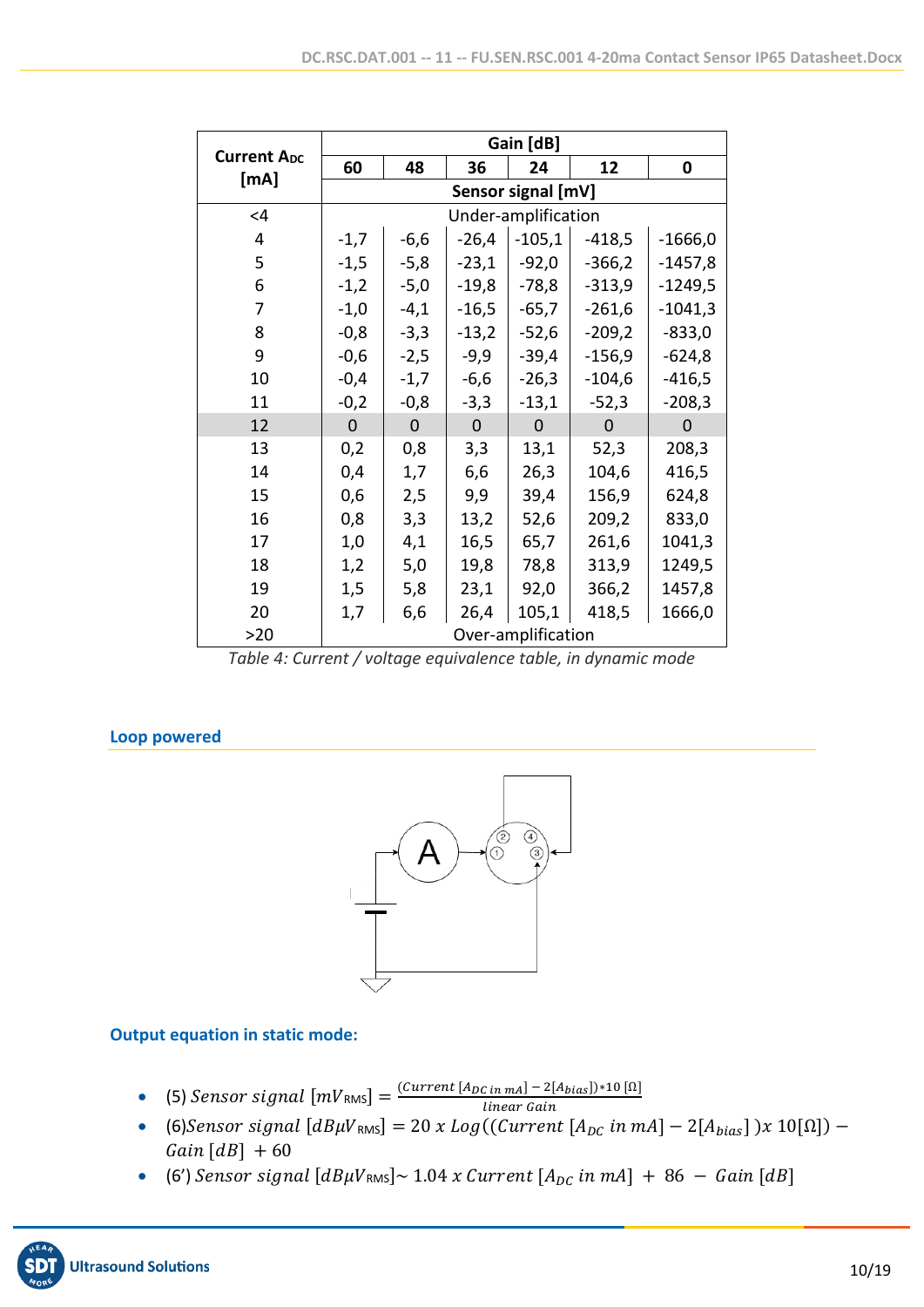In static mode, for convenience, SDT recommends expressing the sensor output in  $[dB\mu V_{\rm RMS}]$ using (6) or (6'), since the output refers to variation in RMS. Please refer to the approximation of the logarithmic scale given in (6') in case you cannot enter the logarithmic relationship in your acquisition system. Approximating the logarithmic scale in the measurement range introduces a maximum related inaccuracy of +/- 2 dB.

| Gain $\lfloor dB \rfloor$ | <b>Linear Gain</b> | Sensitivity [V]/[mA] | Offset [mA]    | Optimal range $[dB\mu V_{RMS}]$ |
|---------------------------|--------------------|----------------------|----------------|---------------------------------|
| $\mathbf 0$               | 1                  | 10                   | $\overline{2}$ | $[86-105]$                      |
| 12                        | 4                  | 2.5                  | $\overline{2}$ | $[74-93]$                       |
| 24                        | 16                 | 0.625                | $\overline{2}$ | $[62 - 81]$                     |
| 36                        | 63                 | 0.159                | $\overline{2}$ | $[50-69]$                       |
| 48                        | 251                | 0.040                | 2              | $[38 - 57]$                     |
| 60                        | 1000               | 0.001                | $\overline{2}$ | $[26-45]$                       |

*Table 5: Sensitivities according to the gain, in static mode (loop powered)*



*Figure 2: Sensor signal in dBµV vs Current, for each gain (loop powered)* :

| <b>Current Apc</b><br>$[$ in mA $]$ | Gain [dB] |    |    |    |  |  |  |
|-------------------------------------|-----------|----|----|----|--|--|--|
|                                     | 60        | 48 | 36 | 24 |  |  |  |

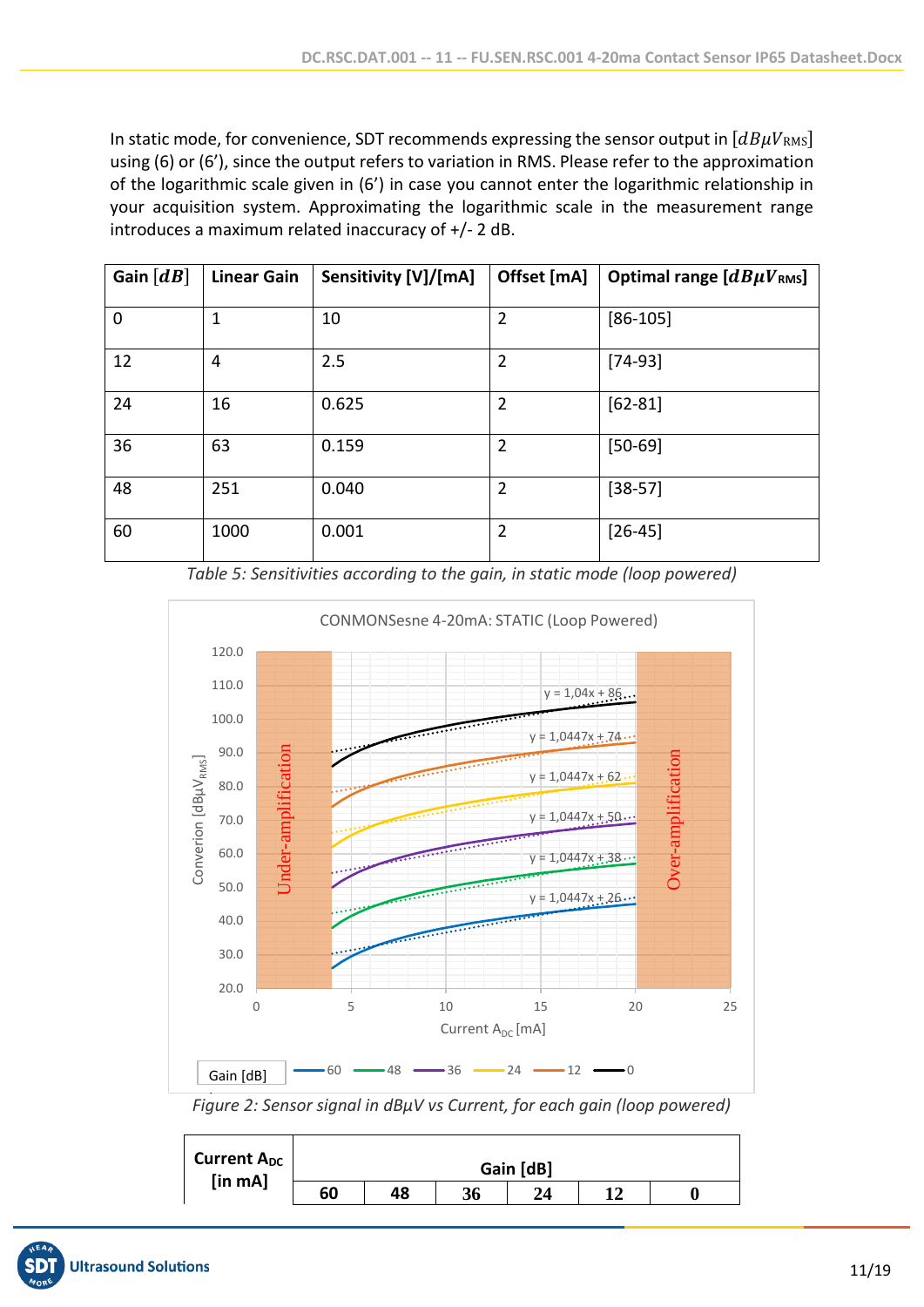|                | Sensor signal [dBµVRMS] |      |      |                    |      |       |  |
|----------------|-------------------------|------|------|--------------------|------|-------|--|
| $\leq$ 4       | Under-amplification     |      |      |                    |      |       |  |
| $\overline{4}$ | 26,0                    | 38,0 | 50,0 | 62,0               | 74,0 | 86,0  |  |
| 5              | 29,5                    | 41,5 | 53,5 | 65,5               | 77,5 | 89,5  |  |
| 6              | 32,0                    | 44,0 | 56,0 | 68,0               | 80,0 | 92,0  |  |
| 7              | 34,0                    | 46,0 | 58,0 | 70,0               | 82,0 | 94,0  |  |
| 8              | 35,6                    | 47,6 | 59,6 | 71,6               | 83,6 | 95,6  |  |
| 9              | 36,9                    | 48,9 | 60,9 | 72,9               | 84,9 | 96,9  |  |
| 10             | 38,1                    | 50,1 | 62,1 | 74,1               | 86,1 | 98,1  |  |
| 11             | 39,1                    | 51,1 | 63,1 | 75,1               | 87,1 | 99,1  |  |
| 12             | 40,0                    | 52,0 | 64,0 | 76,0               | 88,0 | 100,0 |  |
| 13             | 40,8                    | 52,8 | 64,8 | 76,8               | 88,8 | 100,8 |  |
| 14             | 41,6                    | 53,6 | 65,6 | 77,6               | 89,6 | 101,6 |  |
| 15             | 42,3                    | 54,3 | 66,3 | 78,3               | 90,3 | 102,3 |  |
| 16             | 42,9                    | 54,9 | 66,9 | 78,9               | 90,9 | 102,9 |  |
| 17             | 43,5                    | 55,5 | 67,5 | 79,5               | 91,5 | 103,5 |  |
| 18             | 44,1                    | 56,1 | 68,1 | 80,1               | 92,1 | 104,1 |  |
| 19             | 44,6                    | 56,6 | 68,6 | 80,6               | 92,6 | 104,6 |  |
| 20             | 45,1                    | 57,1 | 69,1 | 81,1               | 93,1 | 105,1 |  |
| $>20$          |                         |      |      | Over-amplification |      |       |  |

**Output equation in dynamic mode:** *Table 6: Current / voltage equivalence table, in static mode (loop powered)*

- (7)  $Sensor$  signal  $[mV] = \frac{(current [A_{AC} in mA] 14 [A_{bias}])x208.25 [Ω]}{linear Gain}$
- linear Gain • (8) Sensor signal  $[dB\mu V] = 20$  x Log(|Current  $[A_{DC}$  in mA] – 14  $[A_{bias}]$  |x 208.25 [Ω]) – *Gain* [dB] + 60

In dynamic mode, SDT recommends expressing the sensor output in Voltage  $[mV]$  using expression (7).

| Gain $\lfloor dB \rfloor$ | <b>Linear Gain</b> | Sensitivity $[V]/[mA]$ | Offset/A <sub>bias</sub> $[mA]$ | Optimal range $\lfloor mV \rfloor$ |
|---------------------------|--------------------|------------------------|---------------------------------|------------------------------------|
| $\mathbf 0$               | 1                  | 208.25                 | 14                              | $[-2082; +2082]$                   |
| 12                        | 4                  | 52.06                  | 14                              | $[-521; +521]$                     |
| 24                        | 16                 | 13.02                  | 14                              | $[-130; +130]$                     |
| 36                        | 63                 | 3.31                   | 14                              | $[-33; +33]$                       |
| 48                        | 251                | 0.83                   | 14                              | $[-8.3; +8.3]$                     |
| 60                        | 1000               | 0.208                  | 14                              | $[-2.1; +2.1]$                     |

*Table 7: Sensitivities according to the gain, in dynamic mode (loop powered)*

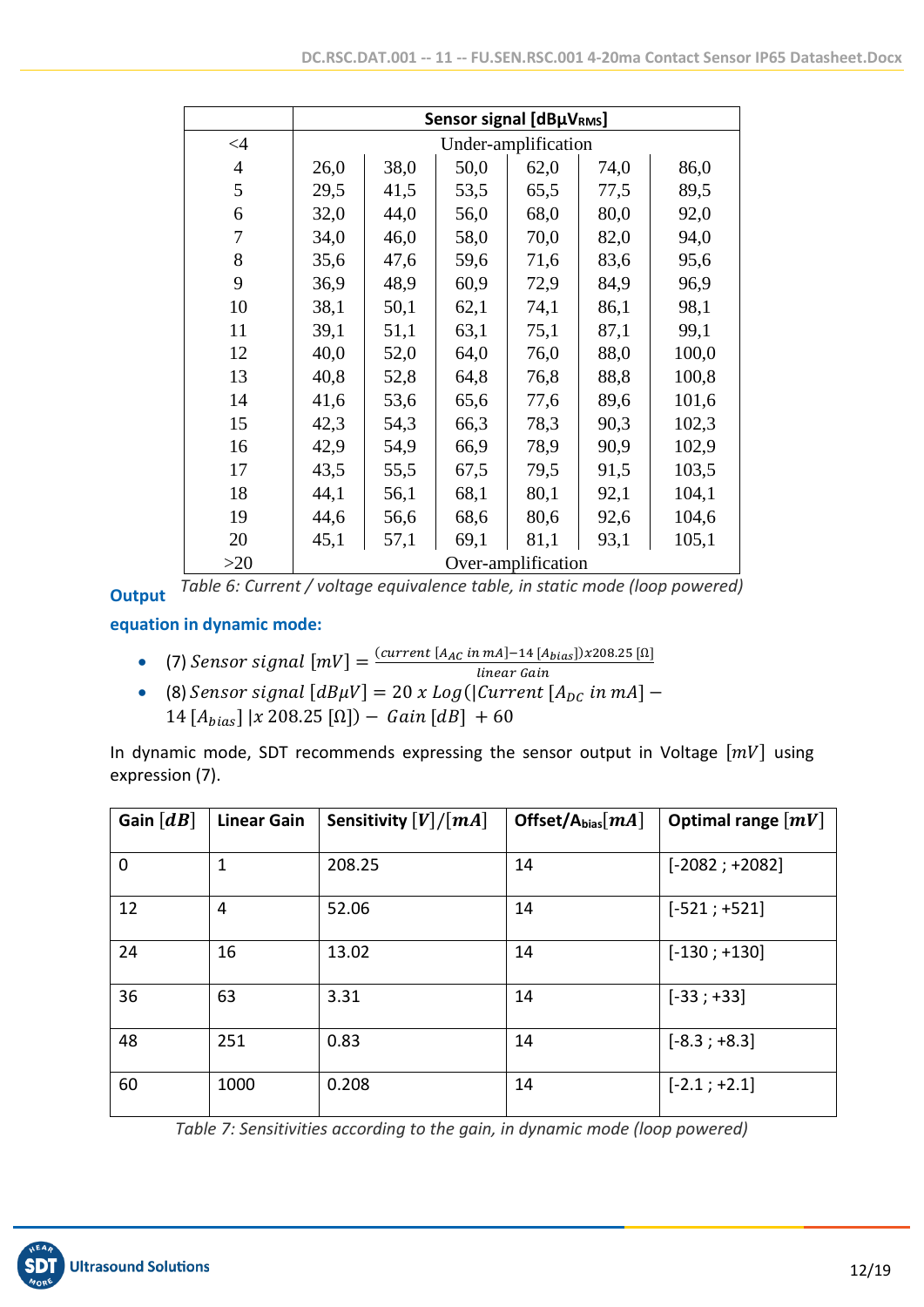





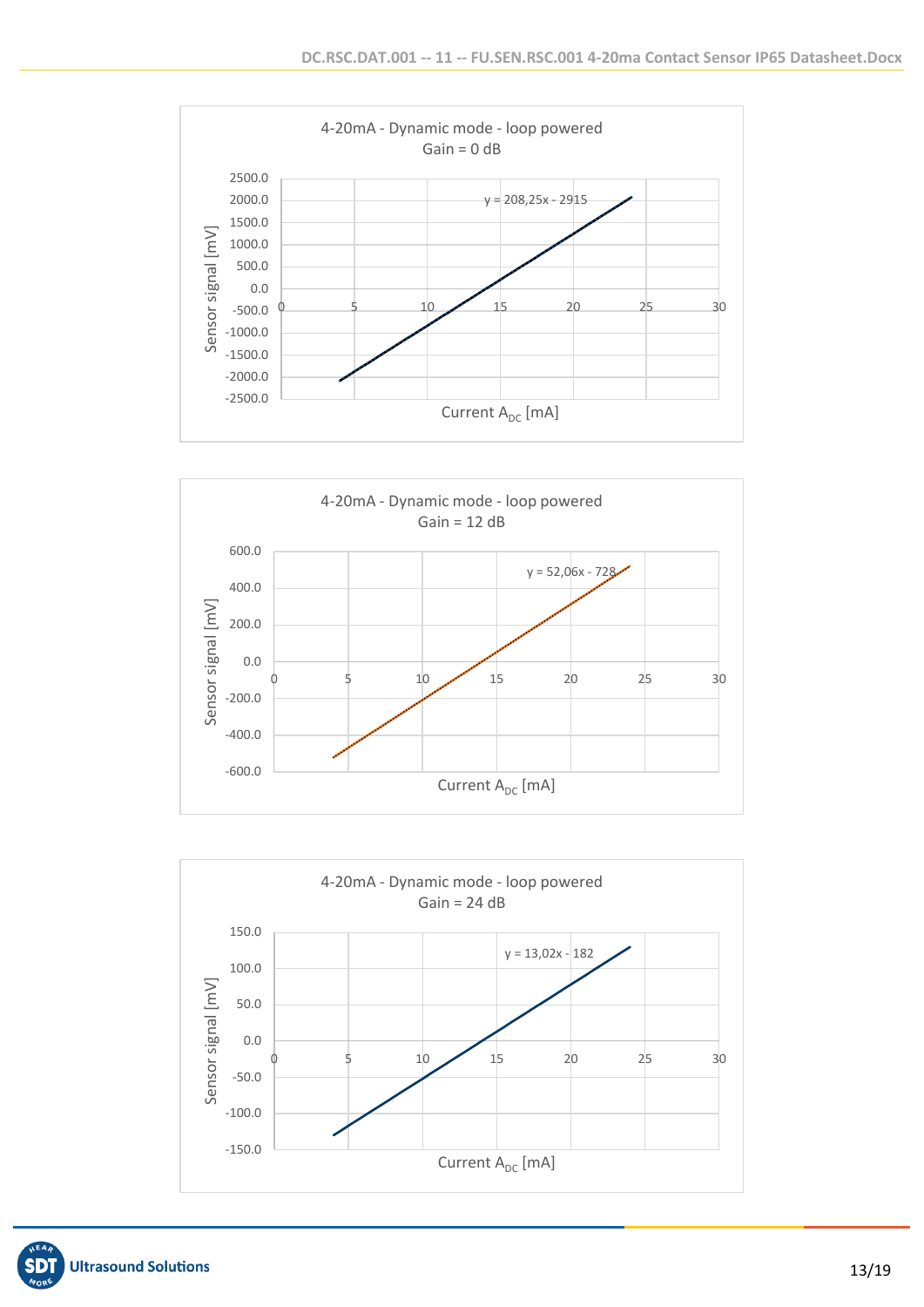





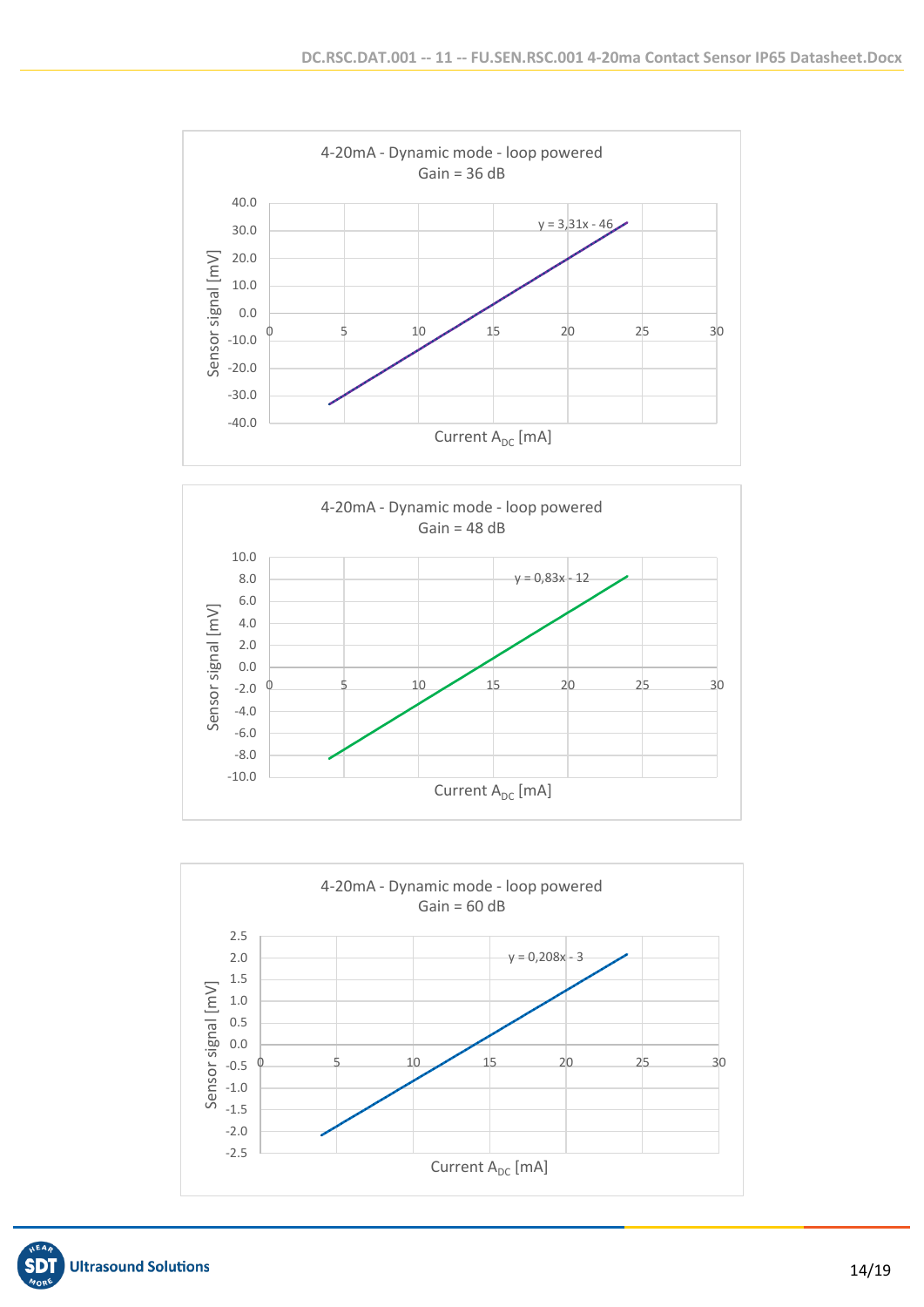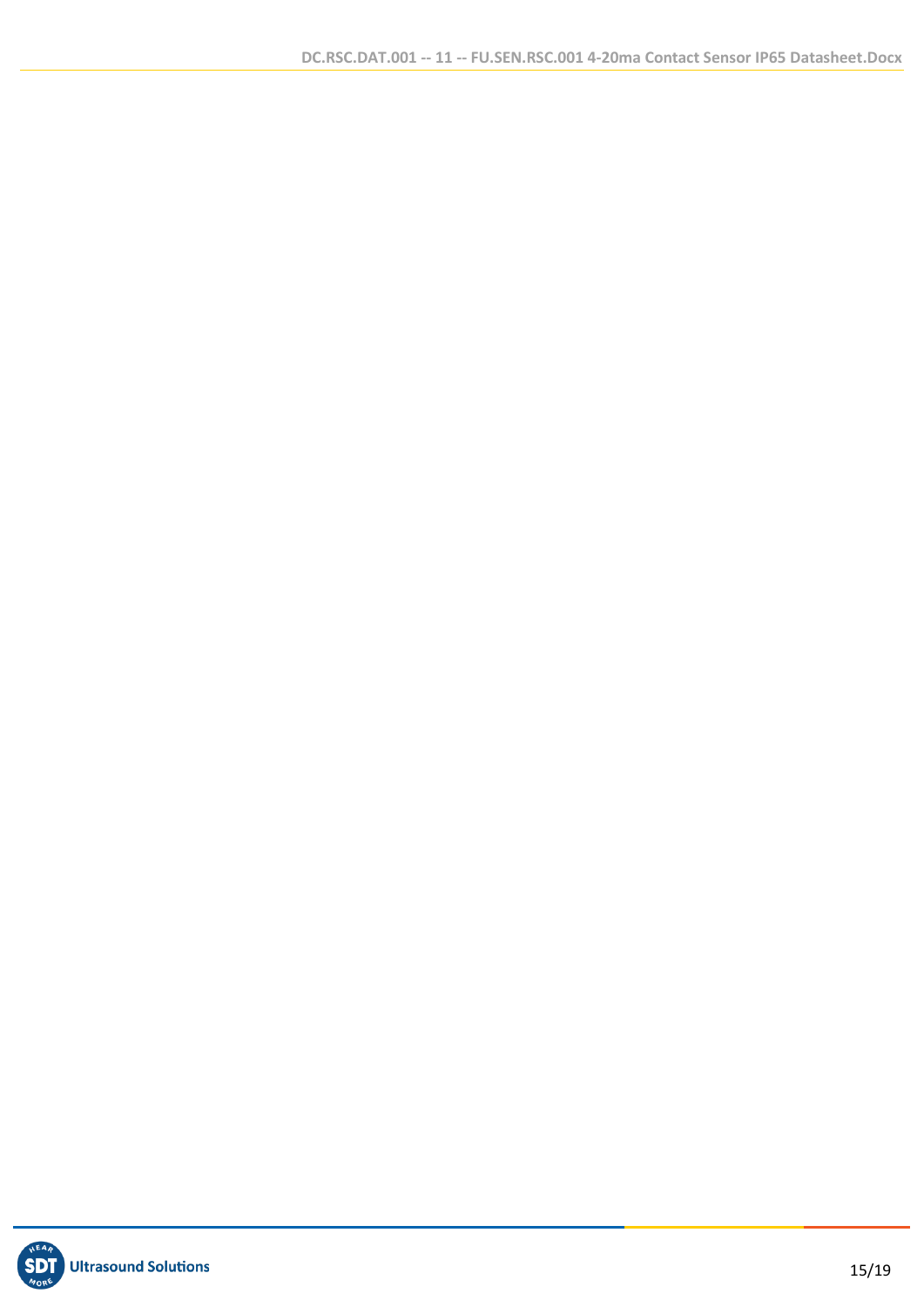|                                          |        |        |         | Amplification [dB]  |          |           |
|------------------------------------------|--------|--------|---------|---------------------|----------|-----------|
| Current A <sub>DC</sub><br>$[$ in mA $]$ | 60     | 48     | 36      | 24                  | 12       | 0         |
|                                          |        |        |         | Sensor signal [mV]  |          |           |
| $\leq 4$                                 |        |        |         | Under-amplification |          |           |
| 4                                        | $-2,1$ | $-8,3$ | $-33,1$ | $-130,2$            | $-520,6$ | $-2082,5$ |
| 5                                        | $-1,9$ | $-7,5$ | $-29,8$ | $-117,1$            | $-468,6$ | $-1874,3$ |
| 6                                        | $-1,7$ | $-6,6$ | $-26,4$ | $-104,1$            | $-416,5$ | $-1666,0$ |
| 7                                        | $-1,5$ | $-5,8$ | $-23,1$ | $-91,1$             | $-364,4$ | $-1457,8$ |
| 8                                        | $-1,2$ | $-5,0$ | $-19,8$ | $-78,1$             | $-312,4$ | $-1249,5$ |
| 9                                        | $-1,0$ | $-4,1$ | $-16,5$ | $-65,1$             | $-260,3$ | $-1041,3$ |
| 10                                       | $-0,8$ | $-3,3$ | $-13,2$ | $-52,1$             | $-208,3$ | $-833,0$  |
| 11                                       | $-0,6$ | $-2,5$ | $-9,9$  | $-39,0$             | $-156,2$ | $-624,8$  |
| 12                                       | $-0,4$ | $-1,7$ | $-6,6$  | $-26,0$             | $-104,1$ | $-416,5$  |
| 13                                       | $-0,2$ | $-0,8$ | $-3,3$  | $-13,0$             | $-52,1$  | $-208,3$  |
| 14                                       | 0,0    | 0,0    | 0,0     | 0,0                 | 0,0      | 0,0       |
| 15                                       | 0,2    | 0,8    | 3,3     | 13,0                | 52,1     | 208,3     |
| 16                                       | 0,4    | 1,7    | 6,6     | 26,0                | 104,1    | 416,5     |
| 17                                       | 0,6    | 2,5    | 9,9     | 39,0                | 156,2    | 624,8     |
| 18                                       | 0,8    | 3,3    | 13,2    | 52,1                | 208,3    | 833,0     |
| 19                                       | 1,0    | 4,1    | 16,5    | 65,1                | 260,3    | 1041,3    |
| 20                                       | 1,2    | 5,0    | 19,8    | 78,1                | 312,4    | 1249,5    |
| 21                                       | 1,5    | 5,8    | 23,1    | 91,1                | 364,4    | 1457,8    |
| 22                                       | 1,7    | 6,6    | 26,4    | 104,1               | 416,5    | 1666,0    |
| 23                                       | 1,9    | 7,5    | 29,8    | 117,1               | 468,6    | 1874,3    |
| 24                                       | 2,1    | 8,3    | 33,1    | 130,2               | 520,6    | 2082,5    |
| >24                                      |        |        |         | Over-amplification  |          |           |

*Table 8: Current / voltage equivalence table, in dynamic mode (loop powered)*

#### **Voltage measurement :**



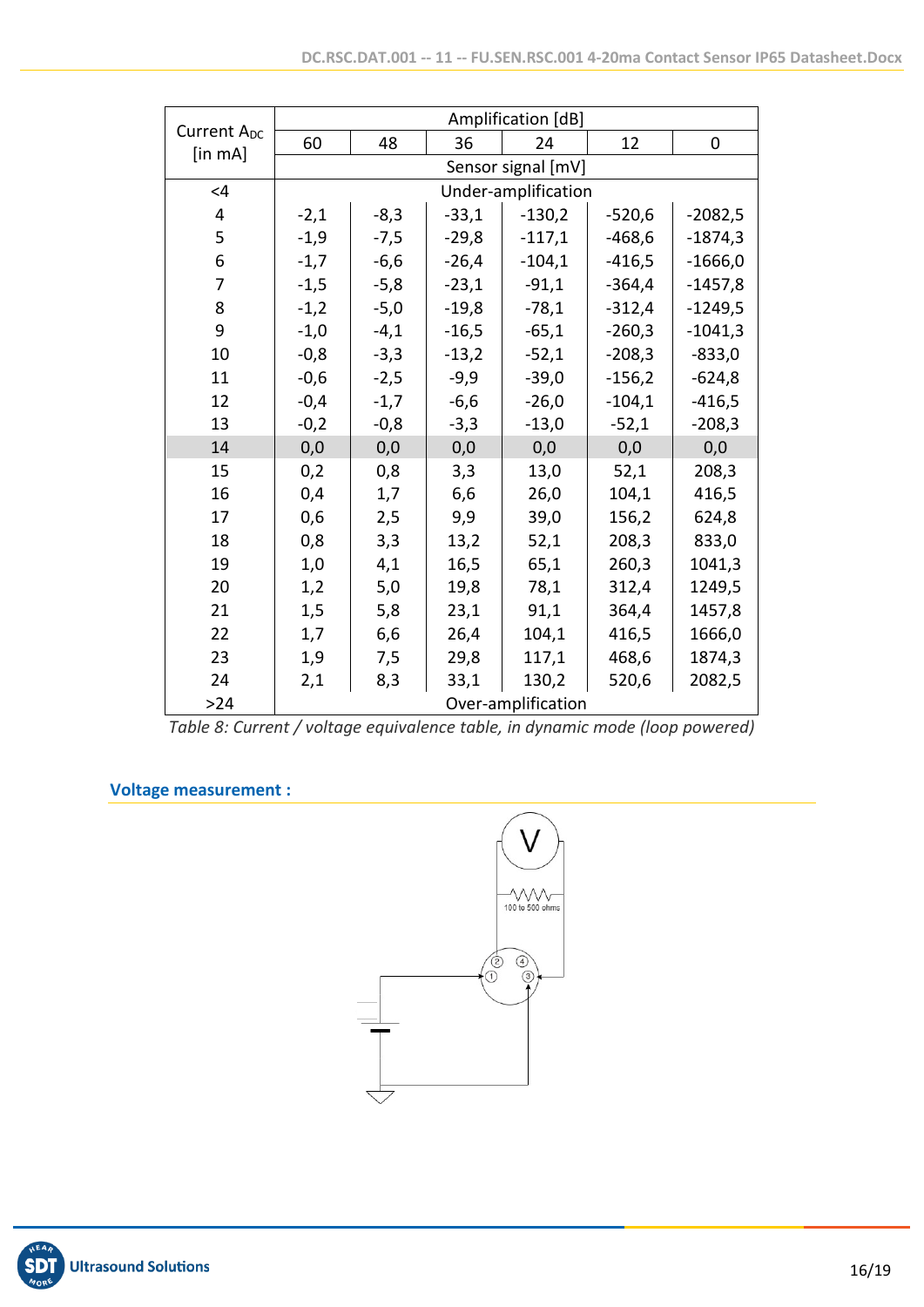## **Output equations:**

• Static mode:

$$
Sensor\ signal\ [V_{RMS}] = \frac{\left(\frac{voltage\ [V_{DC}]}{resistor\ [ \Omega]}\right)*10\ [ \Omega]}{linear\ Gain}
$$

• Dynamic mode:

$$
Sensor\ signal\ [V_{AC}] = \frac{\left(\frac{voltage\ [V_{AC}]}{resistor\ [\Omega]} - 0.012\ [A_{bias} in\ A]\right) * 208.25\ [\Omega]}{linear\ Gain}
$$

# **Communication:**

# **Using the Configuration interface:**

Gain and mode can be changed from a PC using the SDT accessory **FU.RSC.ACC.001**, in a simple way.

-**Download** then **install** the required SDT CONMONSENSE tool (compatible windows) at:



-**Connect** the sensor and the PC to the configuration interface using the provided cables. -**Read** & **Edit** the sensor settings

# **Digital output mode**

Gain and mode can be selected by generating pulses on the communication line. The default state of the line is +VDD (pulled up internally with a 10 [kΩ] resistor) and a pulse consists of pulling the line down for at least 1 [ms] then releasing the line.

After the first pulse is initiated a 5 [s] internal timer is started. When the 5 [s] timeout occurs, the sensor counts how many pulses it received during this time-lapse:

- 1 pulse: increase the gain by 12 [dB] (has no effect if the gain is already at 60 [dB]);
- 2 pulses: decrease the gain by 12 [dB] (has no effect if the gain is already at 0 [dB]);
- 3 pulses: change the mode (switch between static and dynamic mode);
- 4 pulses: initialize the sensor in dynamic mode with a gain of 60 [dB] (factory reset);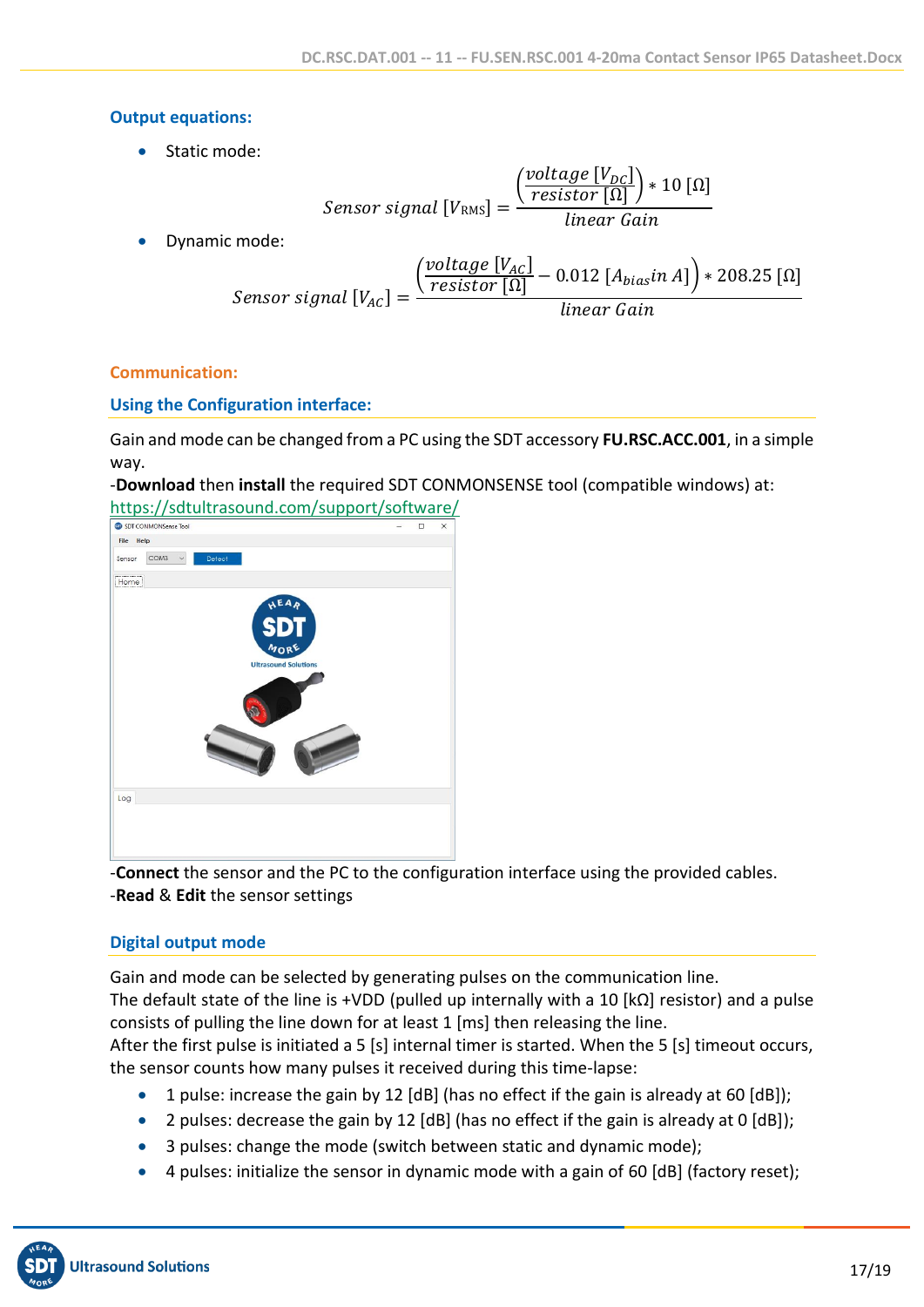After any modification, data are saved inside a non-volatile memory and are restored on sensor power on.

## *Example*

Change the output mode (generate 3 pulses under 5 [s]).



#### **Serial mode**

The communication line can also be used for a serial communication allowing advanced features. The protocol used is UART 9600-8-E-1 (9600 bauds, 8 data bits, 1 even parity bit, 1 stop bit). The user can write data to the sensor and read them back:

- 1) The serial communication is initialized by the user by sending the header byte <AAh>.
- 2) The second byte is the device address or the generic address (<00h>). The sensor will only answer to its specific address or to the generic address.
- 3) The third byte is the memory address (see below) that the user wants to write or to read.
- 4) The fourth byte is the operation: <00h> for a write operation; <01h> for a read operation.
- 5)
- a) During a write, the fifth byte is sent by the user with the data that needs to be written.
- b) During a read, the fifth byte is sent by the user and contain the one-byte checksum.
- 6)
- c) During a write, the sixth byte is sent by the user and contain the one-byte checksum.
- d) During a read, the sixth byte is sent by the sensor containing the value of the memory address.

The one-byte checksum is the LSB (least signification byte) from the addition of all bytes sent.

After any modification, data are saved inside a non-volatile memory and are restored on sensor power on.

#### *Memory address*

- 00 Sensor specific address (R/W) range 0 to 255
- 01 Sensor gain (R/W) range 0 to 60 with a step of 12

- 02 Sensor mode (R/W) 1 for static mode; 2 for dynamic mode
- 03 Temperature (R) 8bits integer temperature value
- 04 Temperature (R) 32bits float temperature value byte 1 (LSB)
- 
- 05 Temperature (R) 32bits float temperature value byte 2
- 06 Temperature (R) 32bits float number temperature value byte 3